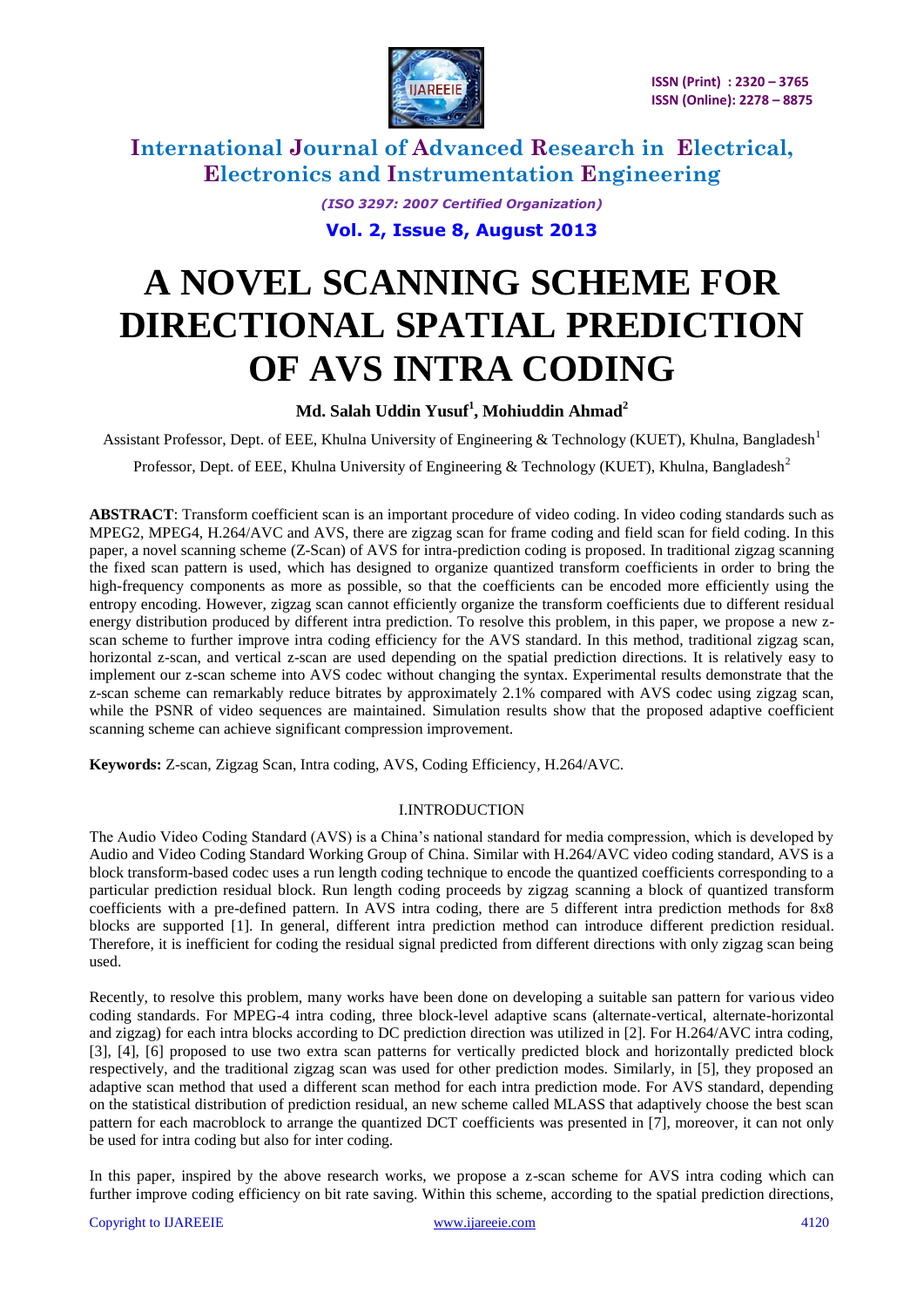

*(ISO 3297: 2007 Certified Organization)*

### **Vol. 2, Issue 8, August 2013**

two additional scan table called horizontal z-scan and vertical z-scan are used together with normal zigzag scan to organize coefficients. In the following sections, brief overview of AVS intra coding process will be given in section II. Section III presents the detailed z-scan scheme design. The experimental results of our proposed method are provided in section IV. Finally, conclusion and future work are discussed in section V.

#### II.OVERVIEW OF AVS INTRA CODING

AVS intra coding is similar with H.264/AVC except that the prediction process is conducted for each 8x8 luma/chorma block in the spatial domain. Residual spatial redundancy is removed by spatial prediction and transform coding. The general block diagram of the AVS intra encoder can be seen in Fig.1.

#### *A. Intra prediction and transform*

For the intra prediction part in Fig.1, intra blocks of intra frames and intra-coded macroblocks in P- and B-frames are spatially predicted from previously encoded and reconstructed neighbouring blocks. For the luma samples, there are five directional intra modes for each 8×8 block:

Vertical (mode 0), Horizontal (mode 1), DC (mode 2), Down-left (mode 3) and Downright (mode 4).



Fig.1 AVS Intra encoder

Fig. 2 illustrates the process of 8x8 intra prediction. To encode a luma block, 16 previously decoded pixels above and to the right of the current block together with 16 previously decoded pixels to the left and below of the current block will be used to predict current block pixels. The best prediction mode for each block in terms of RD performance is selected in mode selection part. After intra prediction, AVS performs a separable, 8x8 integer cosine transform (ICT) on the residual block for energy compaction and followed by a quantization to minimize coding complexity.

#### *B. Zigzag Scan and Challenge*

For binary coding of the quantized transform coefficients, these coefficients are mapped into a 1-D array following the zigzag order shown in Fig.3. Thus, bigger low-frequency coefficients are put in front of the high frequency coefficients that are usually zero-valued.

As we know, zigzag scan can efficiently group coefficients of transform typical image block for image coding systems, for instance, JPEG2000. In directional spatial prediction based video coding systems, however, it may not be ideal for organizing transform coefficients. We have observed that the pattern of likely coefficients in a transform residual block shows some kind of local data dependency. Different texture regions in video sequence decides different optimal prediction mode, meanwhile, different intra prediction mode leads to different residual coefficient distribution. Consequently, one fixed scan pattern cannot be always ideal (in the sense of reducing the required bits of representing current block) for every block with various kinds of texture features.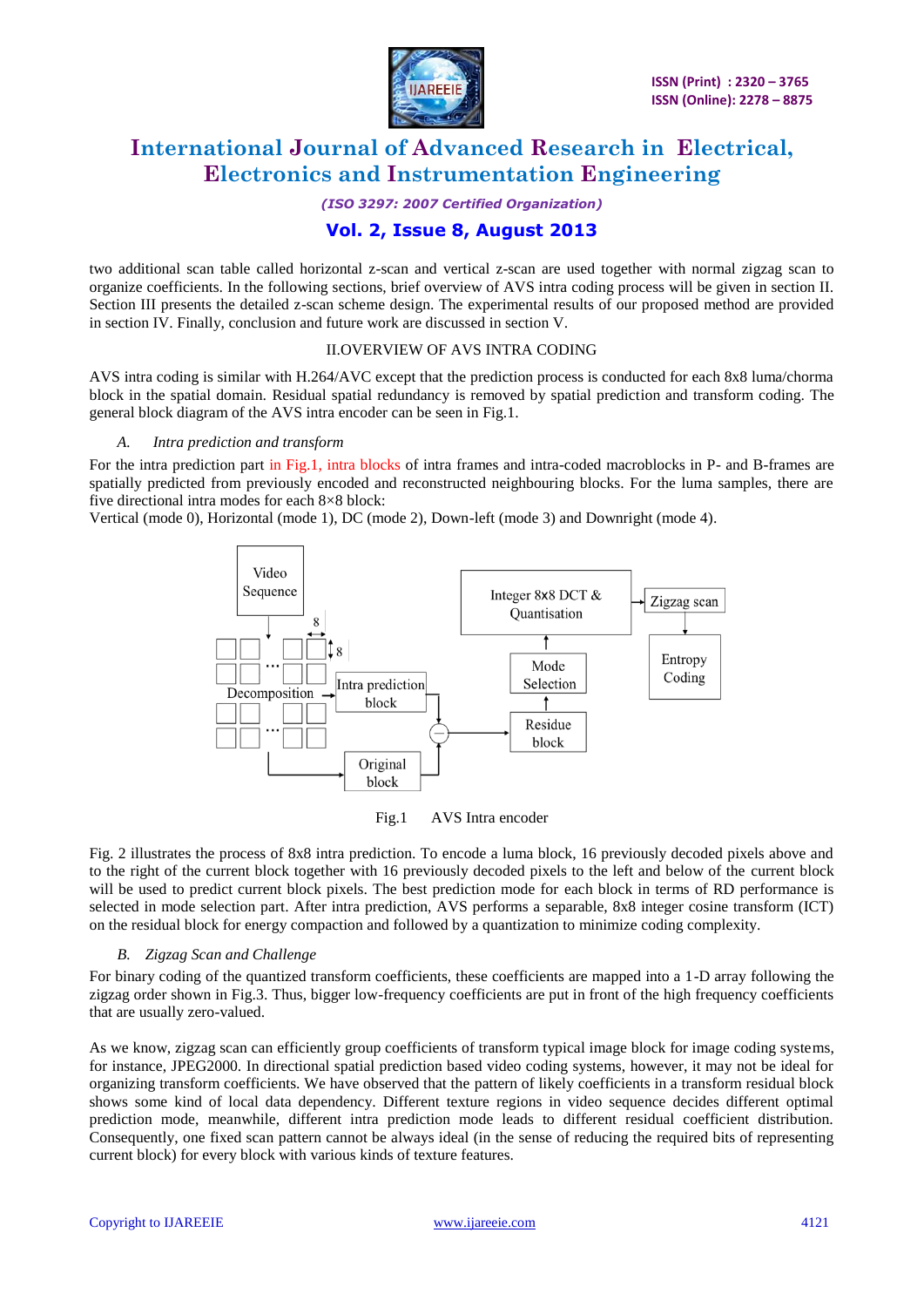

*(ISO 3297: 2007 Certified Organization)*

### **Vol. 2, Issue 8, August 2013**



Fig. 3 Zigzag scan pattern [1]

For example, blocks that use vertical or horizontal prediction modes as the best modes show different frequency change features from blocks that use the other prediction modes [3]. We, hereby, focus on the vertical prediction and horizontal prediction. When a block is assigned the vertical prediction modes, the vertical predicted residual pixels will have a high correlation in the vertical direction; therefore, in the frontal up rows, the transform coefficients will have relatively large values which are not likely to be quantized to zero. In a similar way, when a block uses horizontal intra prediction, the transform coefficients in the frontal left columns are less likely to be quantized to zero due to their relatively large value.

#### Copyright to IJAREEIE [www.ijareeie.com](http://www.ijareeie.com/) 4122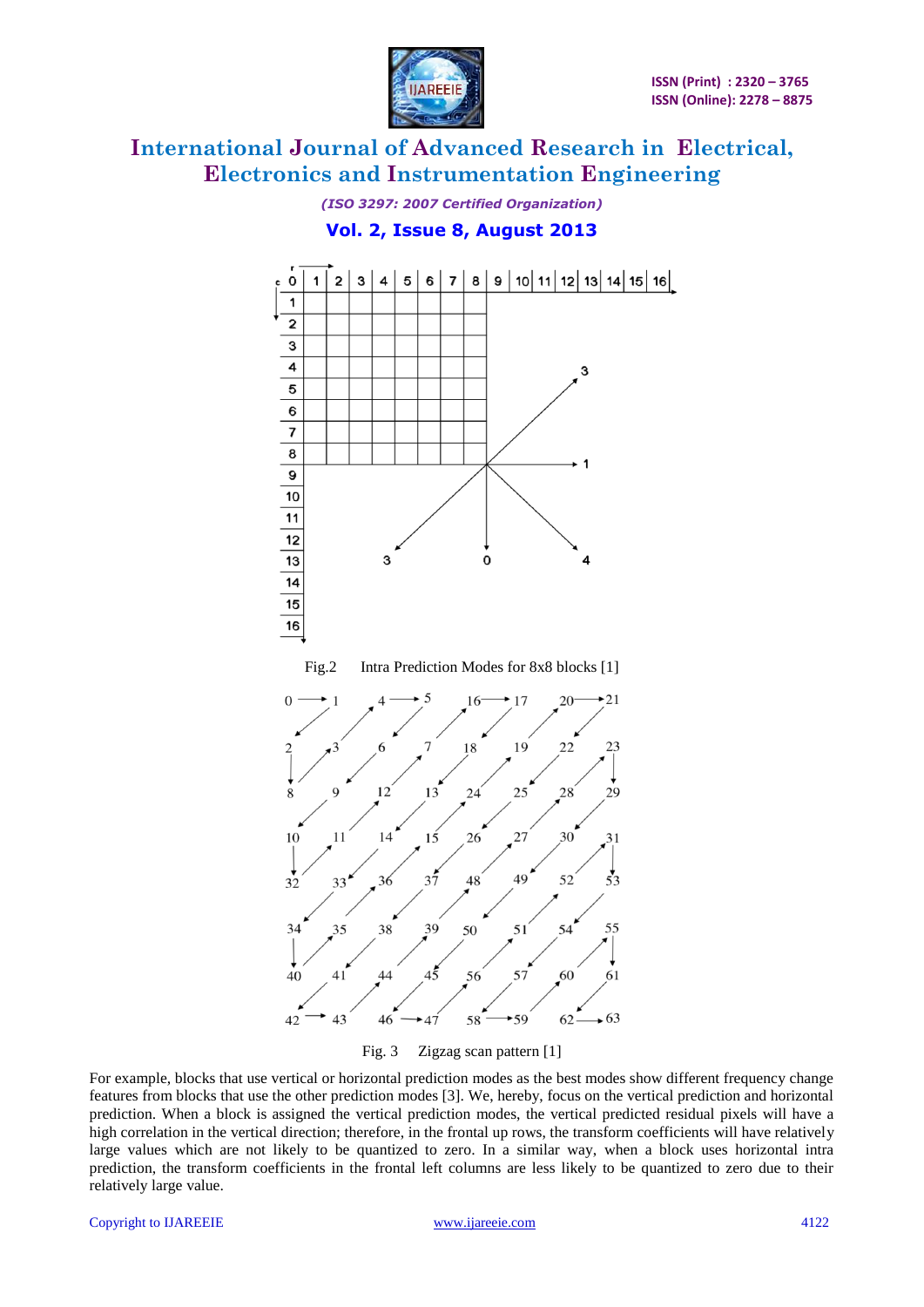

*(ISO 3297: 2007 Certified Organization)*

### **Vol. 2, Issue 8, August 2013**

However, zigzag scan used in AVS is utilized without considering the specific transform coefficients distribution characteristics that are stated above. As can be seen in Fig.3, zigzag scan is particularly suitable for symmetric coefficient distribution, because it scans along the horizontal direction and the vertical direction with the same priority. Therefore, zigzag scan cannot efficiently organize coefficients while vertical prediction or horizontal predictions are being used. Meanwhile, the entropy coding efficiency will be decreased because less non-zero coefficients are grouped together.

In order to further improve the coding efficiency, our target is to design a better scanning method that can take advantage of specific distribution features of different intra prediction modes.

#### III. METHODOLOGY OF Z-SCAN SCHEME

Based on above analysis, we proposed a new z-scan scheme. As shown in Figure 3, two scan patters are added to the proposed scheme: Horizontal z-scan (Fig.4) and Vertical z-scan (Fig. 5).





Similarly, Vertical z-scan will be used when a block is intra predicted by horizontal mode. Also starting from the topleft position; it scans each position as z-shape unit columns by columns from left to right. All coefficients in the vertical direction are read faster than those in horizontal direction; non-zero coefficients can be grouped more efficiently in vertical direction. When the current block uses the other three kinds of prediction modes: DC, Down-left and Downright, the conventional zigzag scan will be used to organize the transform coefficients.

According to the description above, the scan function of AVS standard is added into two new scan patterns, thus, we have three scan tables including zigzag scan exist in new AVS codec. The new scan process can be performed as follows:

(i) For each individual block, before scan, the prediction mode of the current block will be informed by the intra prediction function.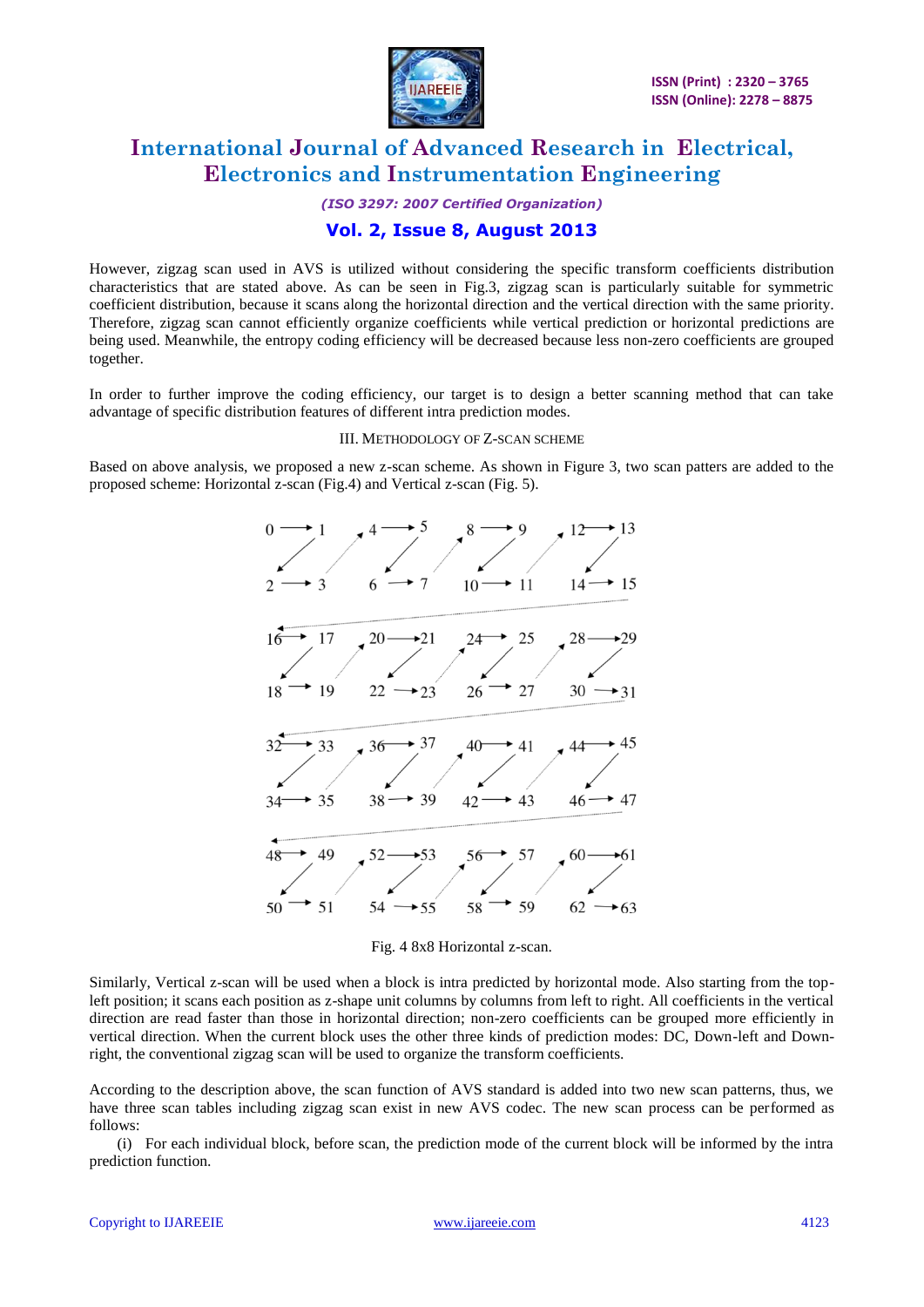

*(ISO 3297: 2007 Certified Organization)*

### **Vol. 2, Issue 8, August 2013**



Fig.5 8x8 Vertical z-scan

(ii) For each individual block, before scan, the prediction mode of the current block will be informed by the intra prediction function.

(iii) Intra prediction mode will be used as the signal of deciding the scan patter. Blocks using Vertical prediction will choose Horizontal z-scan, blocks using Horizontal prediction will choose Vertical z-scan, and blocks using other three prediction modes choose zigzag scan.

(iv) Scan the transform coefficients block with corresponding scan pattern.

It should be noticed that there are no extra bits for representing signal of intra prediction mode for current block, since it can be directly derived from intra prediction function just before scan function in AVS codec.

#### IV. EXPERIMENTAL RESULTS

We present the experimental results in this section. The test model avs sm0.4 (Jizhun Profile) developed by China AVS group is used to evaluate the performance of proposed z-scan scheme. All of test conditions can be found in Table I. Test results about four sequences with different QPs are illustrated in Table II.

| Test sequences         | CIF: Foreman, Paris<br>4CIF: City, Soccer  |  |  |  |
|------------------------|--------------------------------------------|--|--|--|
| Color format           | YUV 4:2:0                                  |  |  |  |
| Sequences parameters   | Only intra coding;<br>200<br>frames; 30fps |  |  |  |
| <b>OP</b>              | 28, 32, 36, 40                             |  |  |  |
| Hadamard transform     | On                                         |  |  |  |
| <b>RD</b> Optimization | O <sub>n</sub>                             |  |  |  |
| Frame type             | Progressive /<br>Frame<br>coding           |  |  |  |
| Entropy coding         | 2D-VLC                                     |  |  |  |

| TABLE I: Test conditions of our experiments |  |
|---------------------------------------------|--|
|                                             |  |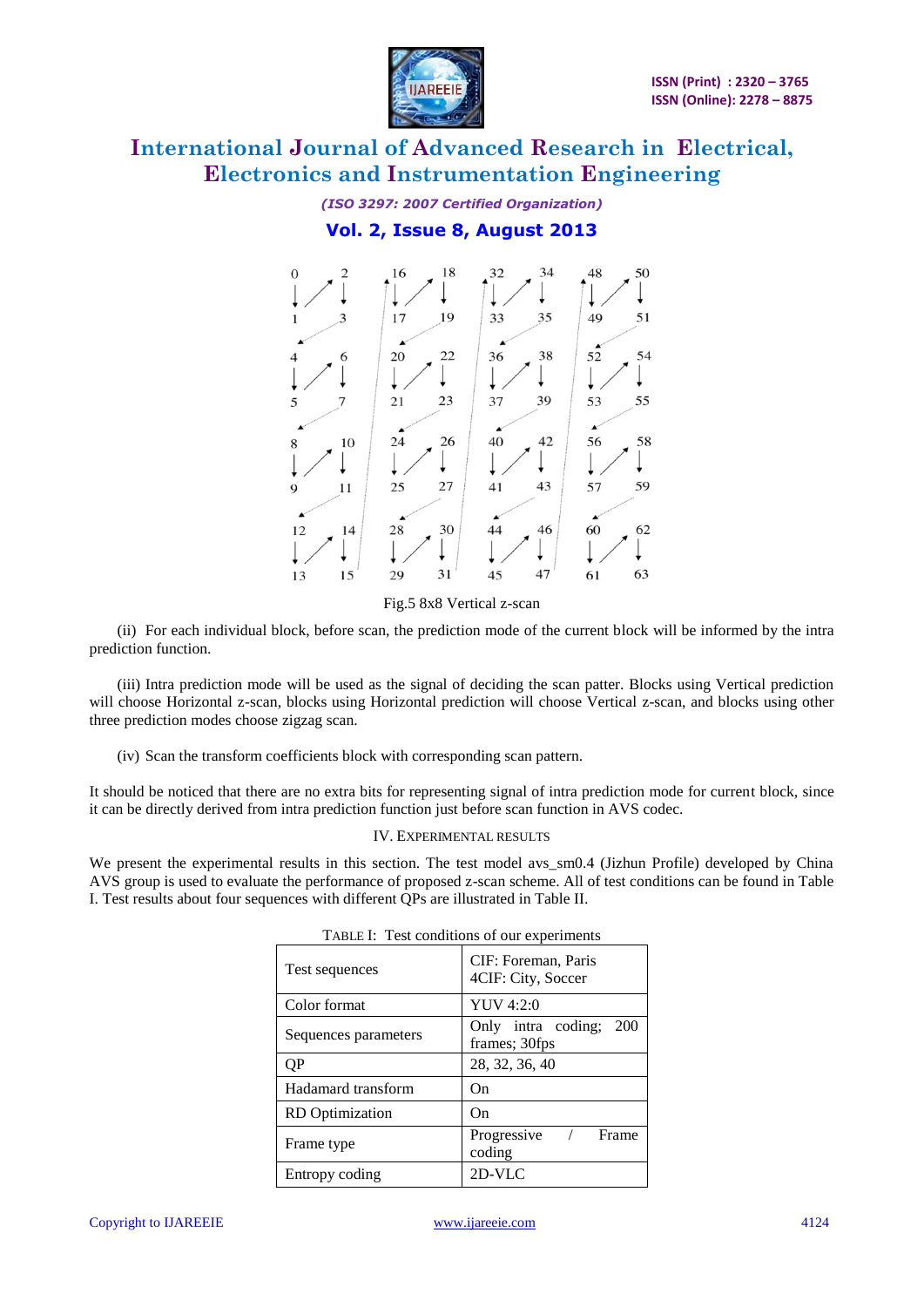

*(ISO 3297: 2007 Certified Organization)*

## **Vol. 2, Issue 8, August 2013**

| Sequences        | QP | <b>PSNRY</b><br>(zigzag scan) | <b>Bitrates</b><br>(zigzag<br>scan) | <b>PSNRY</b><br>$(Z$ -scan $)$ | <b>Bitrates</b><br>$(Z$ -scan $)$ | Bitrates gain<br>(K/percentage) |
|------------------|----|-------------------------------|-------------------------------------|--------------------------------|-----------------------------------|---------------------------------|
| Paris<br>(CIF)   | 28 | 40.26                         | 7026.98                             | 40.23                          | 6850.31                           | $-176.67$<br>$-2.6%$            |
|                  | 32 | 37.70                         | 5545.53                             | 37.68                          | 5391.78                           | $-153.75$<br>$-2.9%$            |
|                  | 36 | 35.34                         | 4378.29                             | 35.32                          | 4245.55                           | $-132.74$<br>$-3.1%$            |
|                  | 40 | 32.85                         | 3294.89                             | 32.83                          | 3186.08                           | $-108.81$<br>$-3.4%$            |
| Foreman<br>(E)   | 28 | 41.04                         | 3691.76                             | 41.02                          | 3635.25                           | $-56.51$<br>$-1.55%$            |
|                  | 32 | 38.9                          | 2676.11                             | 38.89                          | 2631.69                           | $-44.42$<br>$-1.69%$            |
|                  | 36 | 37.00                         | 1970.24                             | 36.98                          | 1937.46                           | $-32.78$<br>$-1.69%$            |
|                  | 40 | 35.05                         | 1399.91                             | 35.03                          | 1378.33                           | $-21.58$<br>$-1.57%$            |
| City<br>(4CIF)   | 28 | 40.05                         | 16384.10                            | 40.02                          | 16200.34                          | $-183.77$<br>$-1.13%$           |
|                  | 32 | 37.77                         | 12480.90                            | 37.74                          | 12312.00                          | $-168.92$<br>$-1.37%$           |
|                  | 36 | 35.43                         | 9197.84                             | 35.41                          | 9056.69                           | $-141.45$<br>$-1.56%$           |
|                  | 40 | 33.37                         | 6714.00                             | 33.35                          | 6599.26                           | $-114.74$<br>$-1.74%$           |
| Soccer<br>(4CIF) | 28 | 41.29                         | 11788.30                            | 41.27                          | 11507.81                          | $-280.47$<br>$-2.44%$           |
|                  | 32 | 39.17                         | 8810.35                             | 39.15                          | 8611.50                           | $-198.85$<br>$-2.31%$           |
|                  | 36 | 36.97                         | 6344.38                             | 36.95                          | 6210.88                           | $-133.5$<br>$-2.15%$            |
|                  | 40 | 35.02                         | 4512.77                             | 35.01                          | 4425.26                           | $-87.51$<br>$-1.98%$            |

TABLE II: RD performance comparison of conventional ZigZag scan with proposed Z-scan method.

The  $2<sup>nd</sup>$  column shows the different QPs using in our experiments, it can be seen that our method outperforms conventional AVS for every QP, so that our scheme is quantization parameter independent. The last column demonstrates that, under every condition, the proposed z-scan scheme can averagely save approximately 2.07% bits compared to conventional AVS standard with only zigzag scan being used. Furthermore, it can achieve a maximum bitrates saving of 3.4%. More importantly, as shown in  $3^{rd}$  and  $5^{th}$  column, our z-scan scheme can obtain similar PSNR values while reducing the bitrates significantly.

For each sequence, considering that the coarser quantization parameter being used the more coefficients will be quantized to zero. Therefore, it is easier for our z-scan method to efficiently group more zero coefficients together after less consecutive non-zero values. In this way, greater performance improvement can be obtained when the QP is higher.